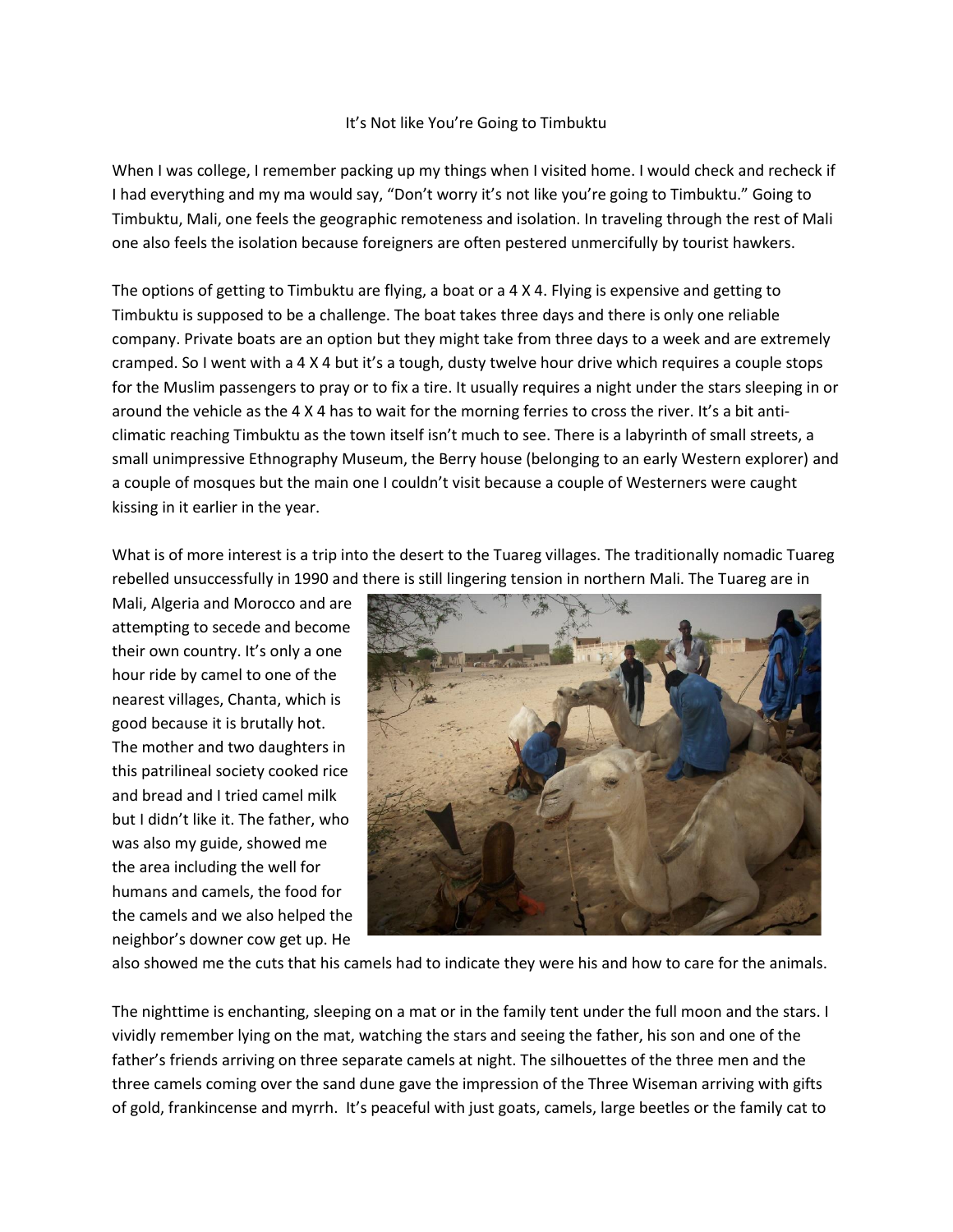interrupt sleeping. Actually, what woke me is sand blowing in my face during a sandstorm. The father took me inside the family tent but some sand still got into the tent as there was about a foot between the bottom of the tent and the ground. Sandstorms feel like a blizzard and it's dangerous to get the sand in your eyes so the guide but a turban on me.

Most domestic trips to Timbuktu originate in Mopti. I met an Aussie who was teaching in Tanzania but traveling in Mali. We stayed at Mac's Refugee in Sevare which is a sister city to Mopti but much more relaxing and Macs is definitely a refugee as he keeps the tourist hawkers away. Mac is a 60 something American but was born in Mali to missionary parents. He has lived here most of his life doing missionary work, training Peace Corp volunteers and interpreting for West Africa Peacekeepers. There were other travelers and it was nice to have a normal conversation, one in which you're not asked for money at the end of it. A Niger River day cruise to see where the Bali and Niger rivers met was an excellent way to get away from the drama except for stopping at the villages that were part of the tour when I again was seen as just a bank, dispensing money.



Another common day trip from Mopti is to Djenne which is famous for its mud mosque and Monday market. The walls of the mosque have to be redone with mud every year before and after the rainy season and one can see the mud being prepared next to the mosques. The mosque topped by ostrich eggs is an amazing structure due to its size and the fact that it is made out of mud although this is common in the area. The market is also quite a sight as there is seemingly everything

available. The town is important for Islamic education as it is pure, 100% Muslim and there are twelve schools to learn the Quran better. On some of the older houses, the number of spires protruding out of the roof indicates the number of people that reside in the house. There are Moroccan style houses and walking around the small streets and getting lost is enjoyable as well. The open sewers flowing down those streets are a turnoff though.

The capital, Bamako, has a solid national museum and overall is an okay place to stay for a couple of days. I stayed at the Catholic Mission and the nuns keep out the hawkers as well as they look into the courtyard. It's calm which is good because travelers get bothered quite a bit.

Bankass is a gateway to Dogon territory and the home to these friendly people. The Dogon have a great way of greeting each other including about 10 questions: how are you? your father? your mother? your trip? etc. The area is physically beautiful as there is an escarpment in which the pygmy and Dogons